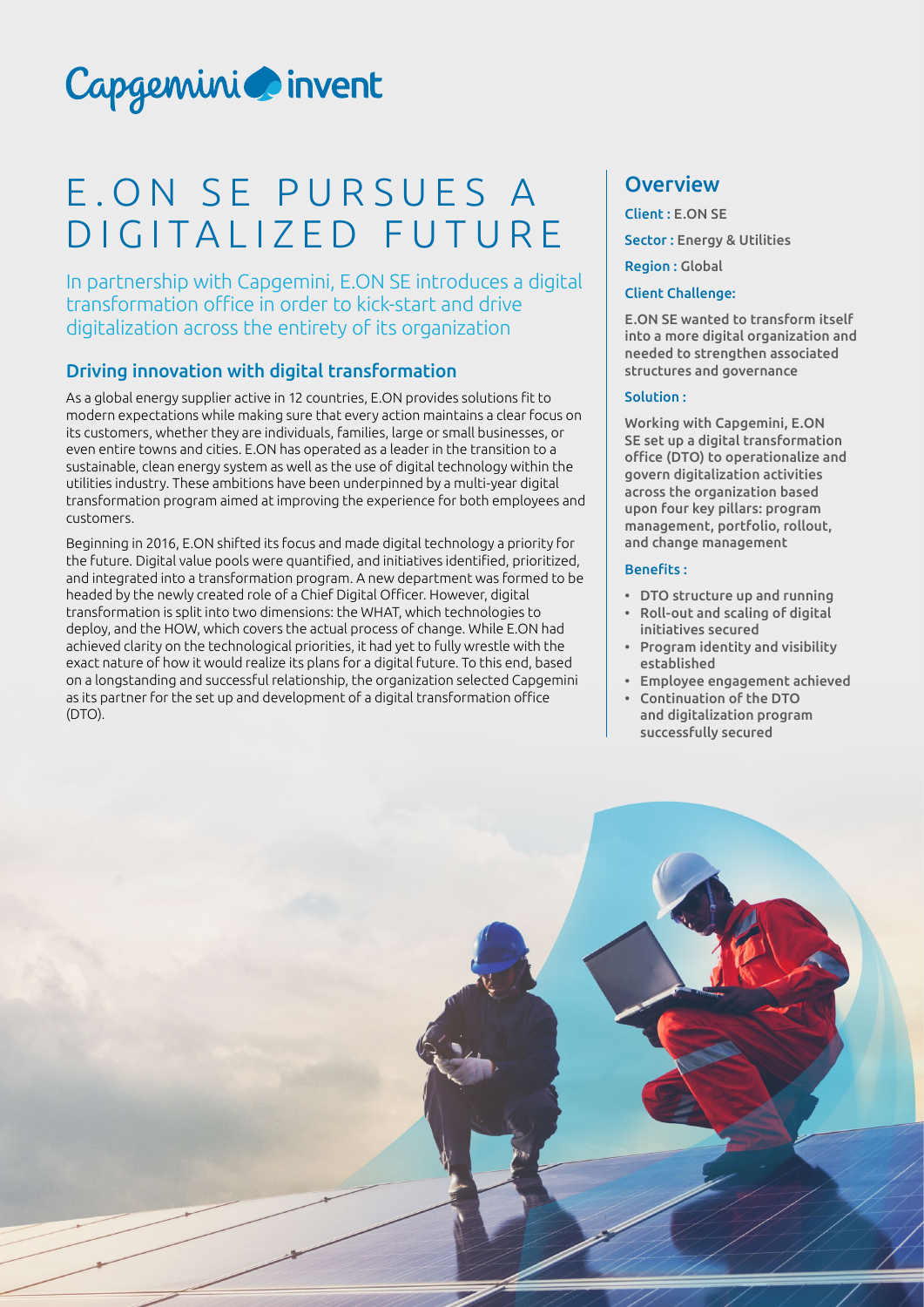#### Digitalization and cultural transformation

E.ON asked Capgemini to help set up and develop a new Digital Transformation Office (DTO) to implement the digital program along four pillars: program management, portfolio review and alignment, rollout support, and change management. Program management began with a workshop series involving Capgemini experts and E.ON's digital transformation team. With these events, the partners clearly established the DTO's objectives and requirements in order to develop a governance and operating model. This structure involved the definition of roles and responsibilities within the DTO as well as clarity on reporting, alignment, and the ways in which the office would coordinate decision-making and collaboration between the central project teams and decentralized product owners.

As E.ON and Capgemini continued to lay out planning for the DTO, they defined a roadmap and work packages. To ensure a smooth ramp-up and progression of initiatives, the partners developed management and monitoring practices. Finally, the organizations determined the exact skills and knowledge the team would require in order to fulfill its objectives and began to recruit based on these profiles, all while supporting capacity and resource management.

With a plan for the DTO's creation developed, the partners prepared a set of guidelines and procedures for the review of E.ON's digital portfolio. By doing so, Capgemini and E.ON ensured that the DTO had a clear approach in place by which it could evaluate digital initiatives and define priority initiatives that were well-aligned with stakeholder interests on both the regional and corporate level. Finally, Capgemini and E.ON set up tools and processes to enhance performance metric monitoring. With roles clearly established and portfolio management in place, the organizations then defined an approach to the rollout of the program and initiatives across regional and business units.

With the solution and its delivery plan created and agreed upon, E.ON and Capgemini then transitioned their focus to supporting a cultural transformation to ensure that the desired change took place and led to a lasting impact upon the organization. This was comprised of four levers:

#### Communication

- Multi-channel communication directed to the growing digital team as well the wider company and the public
- All hands meetings, the intranet, a regional roadshow, fairs, conferences, and media
- Definition and promotion of the new digital target culture to foster a digital mindset shift
- A change story to position the program within the broader context of digitalization

#### Employee Engagement

- Introduction of a regular, Group-wide employee survey on digital change and culture topics to give employees a voice, understand their needs and track progress of change efforts
- Set-up and facilitation of a digital ambassador network to increase reach and make employees owners and disseminators of change

#### Capability Building

- Initiating central digital upskilling
- Development of a Digital Academy concept and learning prototypes

#### Governance

- Ensuring coordination and transparency
- Definition of digital KPIs and governance structures as described in program and portfolio management

Building a compelling digital transformation programme at scale was critical to enabling E.ON objectives. The structure around the programme helped to accelerate the progress and ultimately ensure the success

Matthew Timms, Chief Digital and Technology Officer E.ON SE